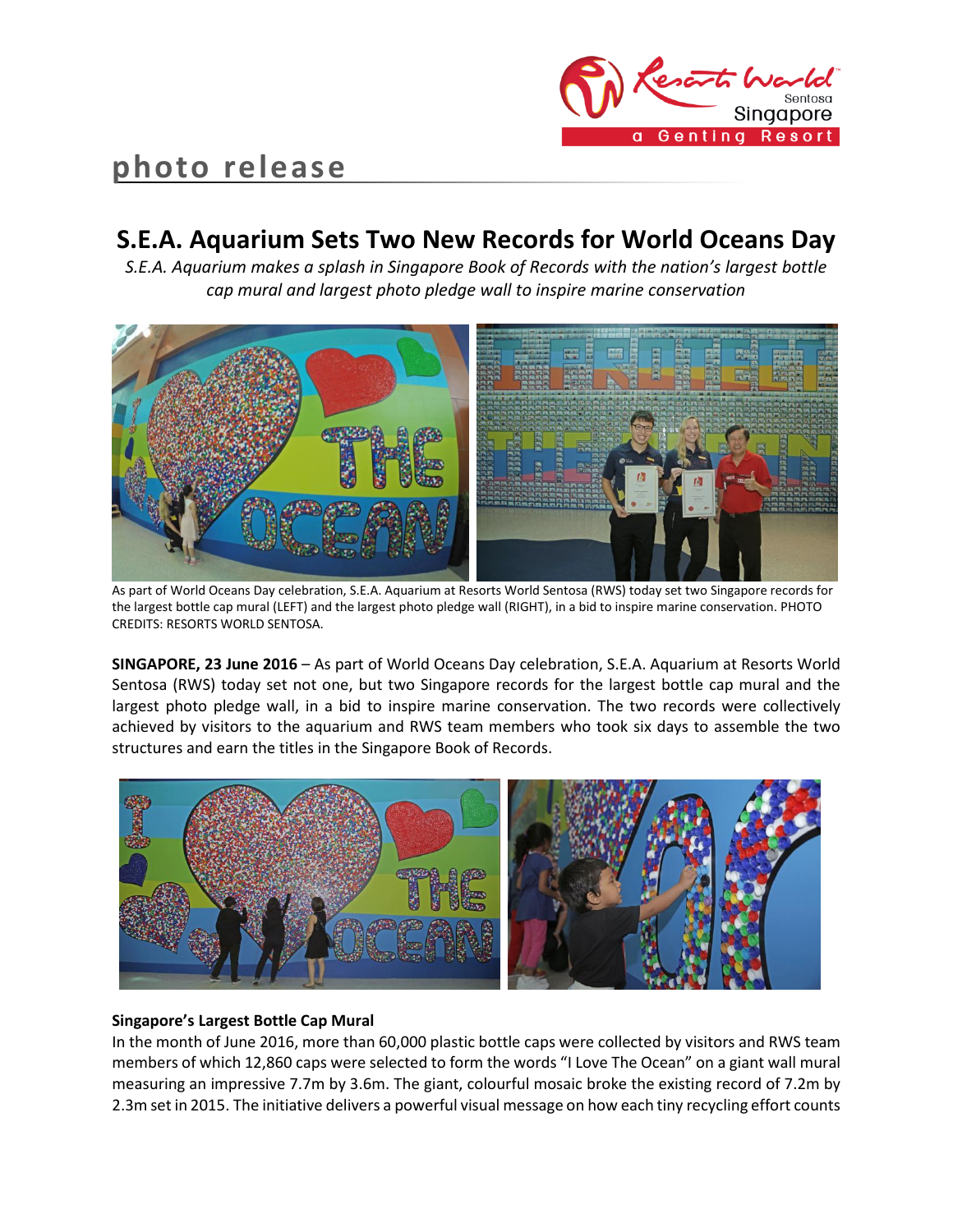

and collectively makes a great impact to safeguard the oceans. Visitors can view the mural from now till September at S.E.A. Aquarium.



### **Singapore's Largest Photo Pledge Wall**

S.E.A. Aquarium collected approximately 1,270 photographs featuring visitors and RWS team members who have pledged their commitment to saving the world's oceans through small, simple but effective ways. Each photo is accompanied by a message on how they will protect the oceans, such as not releasing plastics or litter into the oceans, or buying seafood from sustainable sources. These photographs have been pieced together to form a photo mosaic that measures 8.3m by 3.9m emblazoned with the words "I Protect The Ocean". This initiative raises awareness on how simple behavioural changes can lead to healthy oceans.

The World Oceans Day festival at S.E.A. Aquarium is happening now till 26 June. Visitors to the aquarium can catch a team comprising freediving record holders from Singapore and Malaysia as they plunge into seemingly impossible depths with a single breath of air, or view stunning images at Asia's first World Oceans Day photo gallery.

In addition, visitors can meet new fishy residents at three thematic habitats – Hawaii, California and the Caribbean – as part of a Tropical SEAFest. Over 200 specimens from more than 40 species are featured in these new permanent exhibits. As part of the World Oceans Day festival, RWS team members and their family will also head down to Tanah Merah coast for an annual beach clean-up on Saturday, 25 June.

**– End –**